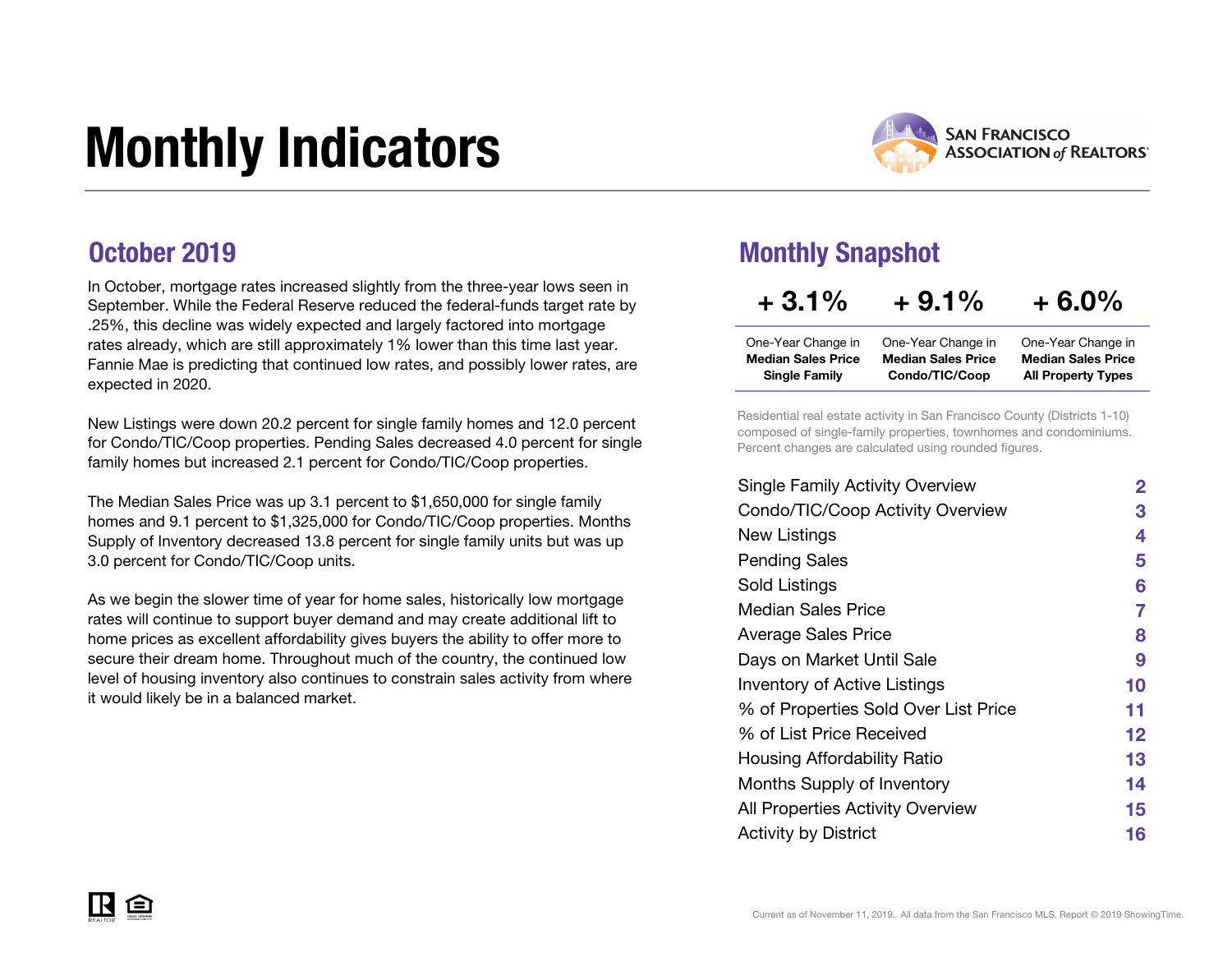## Single Family Activity Overview

Key metrics by report month and for year-to-date (YTD) starting from the first of the year.



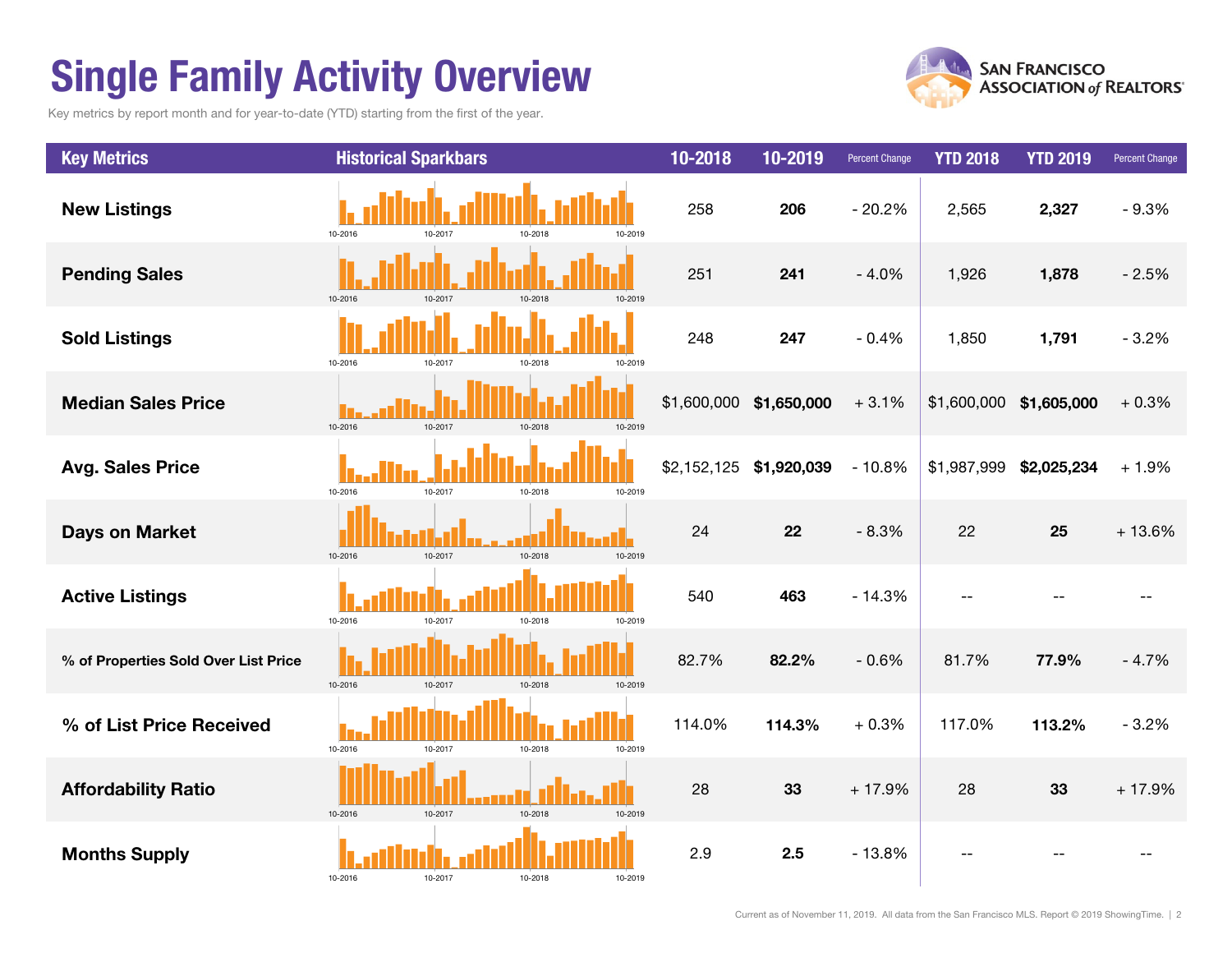## Condo/TIC/Coop Activity Overview

Key metrics by report month and for year-to-date (YTD) starting from the first of the year.



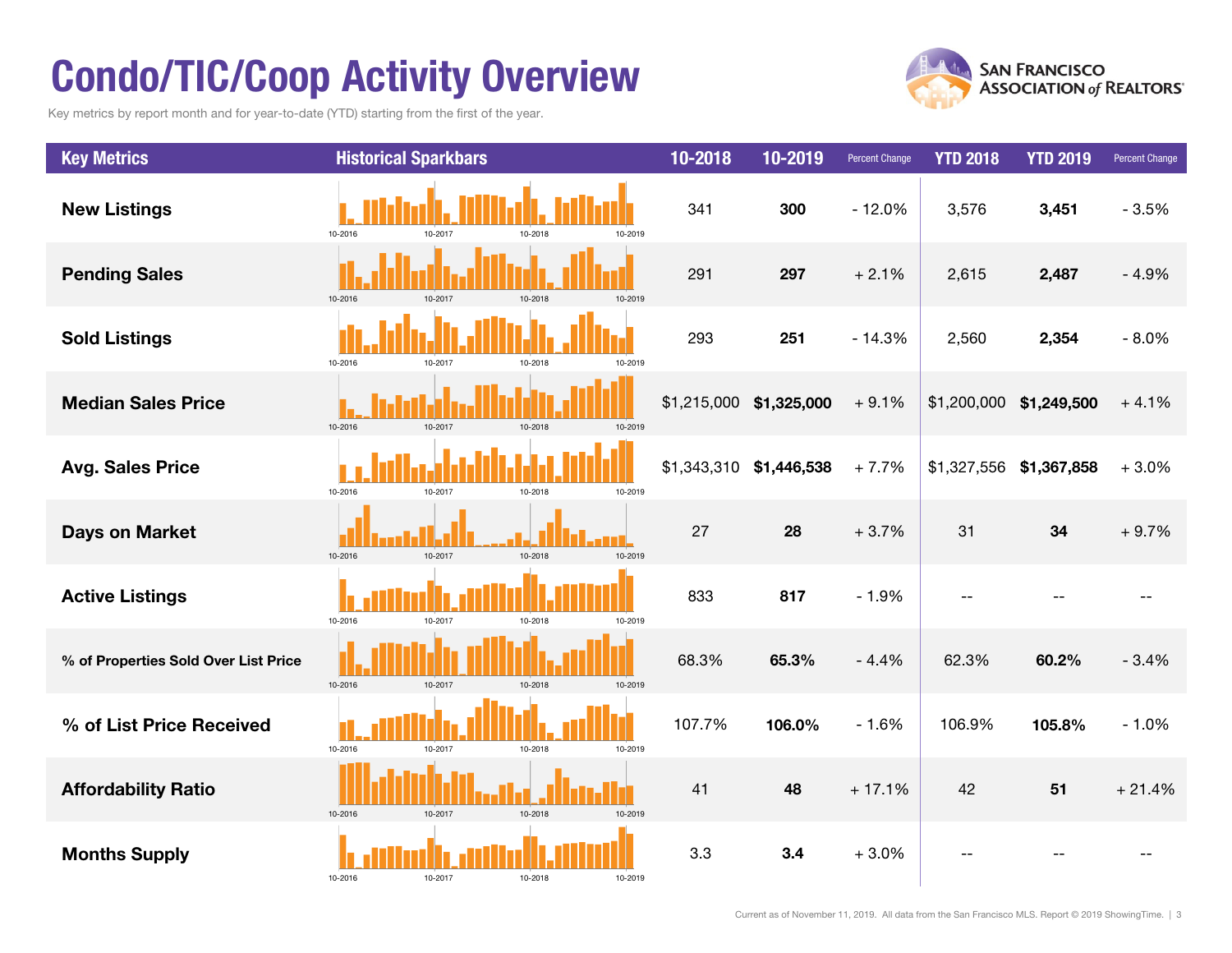## New Listings

A count of the properties that have been newly listed on the market in a given month.



Change



### Historical New Listings by Month

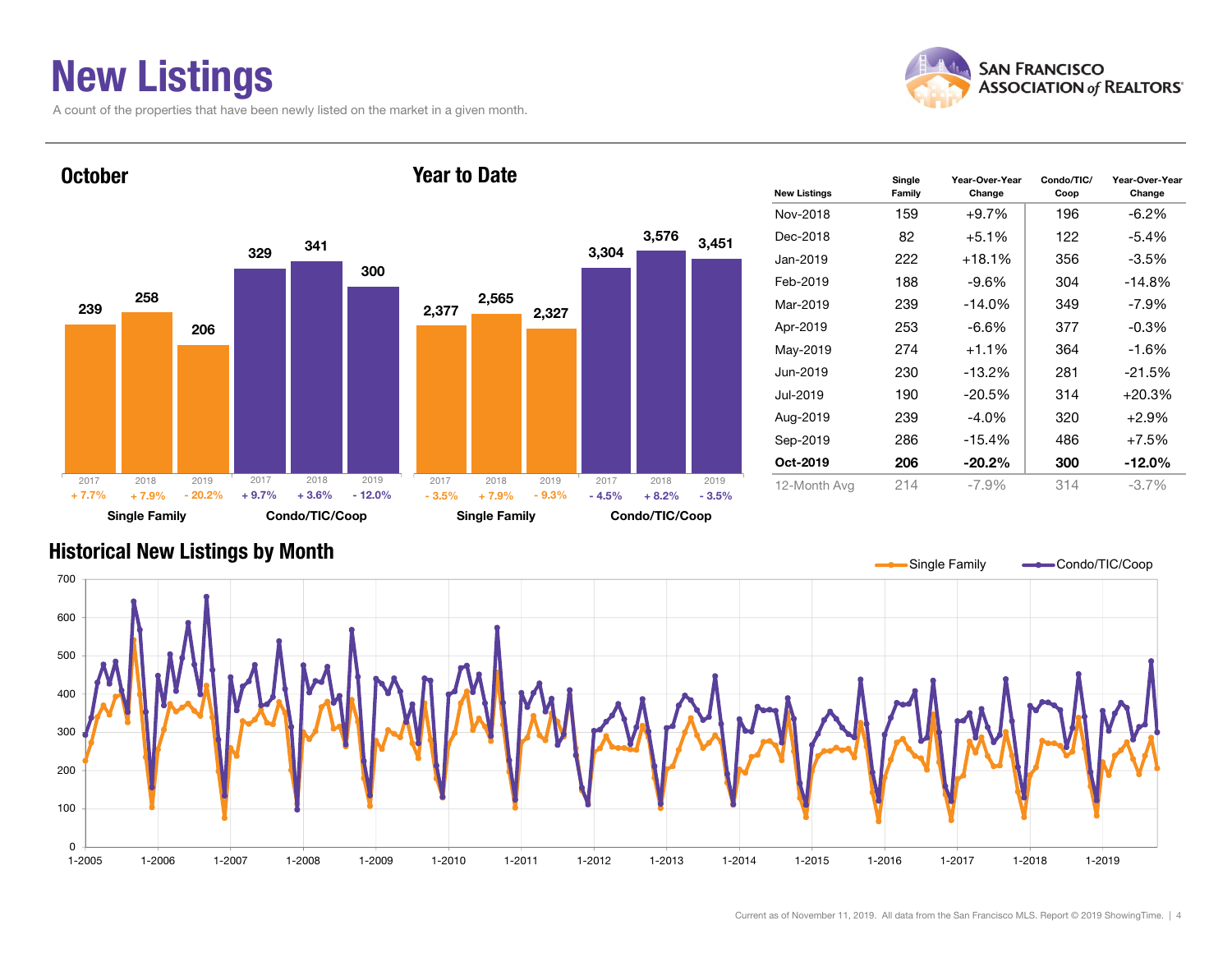## Pending Sales

A count of the properties on which offers have been accepted in a given month.





### Historical Pending Sales by Month

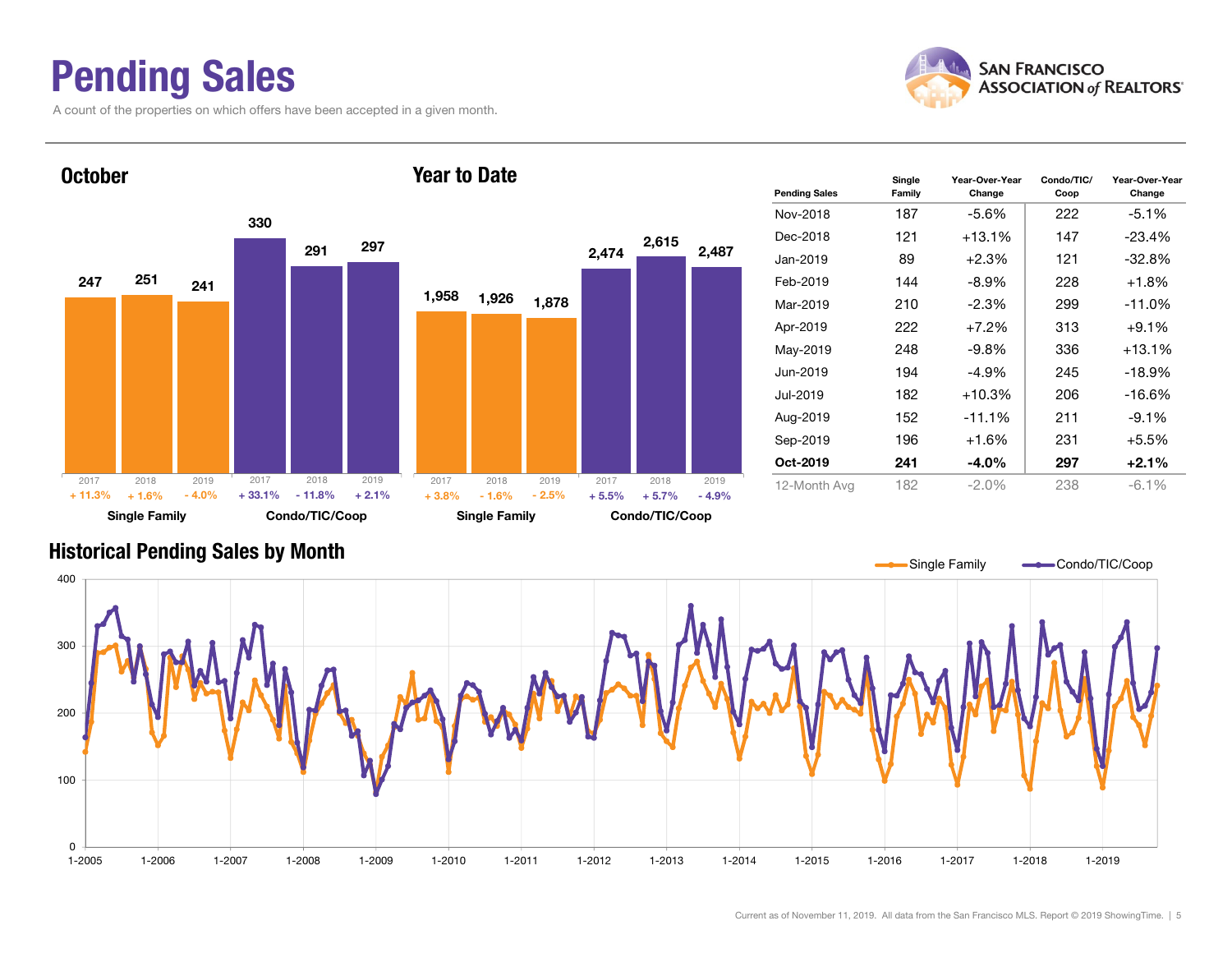### Sold Listings A count of the actual sales that closed in a given month.



#### 233311248293247 251 Single Family Condo/TIC/Coop **October** 1,874 1,850 2,366 2,560 1,791 2,354 Single Family Condo/TIC/Coop Year to Date20172018 2019 + 6.4% $\%$  - 0.4% + 31.8% - 5.8% - 14.3% + 3.1% - 1.3% - 3.2% + 3.1% + 8.2%  $+8.2\% - 8.0\%$ 2017 2018 2019 2017 2018 2019 2017 2018 2019  $+2.6%$  $-0.4\%$   $+31.8\%$   $-5.8\%$   $-14.3\%$   $+3.1\%$  $-1.3\%$   $-3.2\%$   $+3.1\%$

| <b>Sold Listings</b> | Single<br>Family | Year-Over-Year<br>Change | Condo/TIC/<br>Coop | Year-Over-Year<br>Change |
|----------------------|------------------|--------------------------|--------------------|--------------------------|
| Nov-2018             | 220              | $-10.2%$                 | 264                | $-5.0\%$                 |
| Dec-2018             | 160              | $+7.4%$                  | 194                | $-22.4%$                 |
| Jan-2019             | 100              | $+5.3%$<br>114           |                    | $-23.5%$                 |
| Feb-2019             | 113              | $+5.6\%$                 | 164                | $-18.8%$                 |
| Mar-2019             | 172              | $-14.0%$                 | 265                | $-8.3\%$                 |
| Apr-2019             | 226              | $+18.9%$                 | 319                | $+7.8%$                  |
| May-2019             | 239              | $-4.0\%$                 | 337                | $+8.0%$                  |
| Jun-2019             | 190              | $-17.7%$                 | 263                | $-13.2%$                 |
| Jul-2019             | 213              | $+10.9%$                 | 243                | $-11.0%$                 |
| Aug-2019             | 168              | $-12.0%$                 | 207                | $-20.4%$                 |
| Sep-2019             | 123              | $-16.3%$                 | 191                | +4.4%                    |
| Oct-2019             | 247              | $-0.4\%$                 | 251                | -14.3%                   |
| 12-Month Avg         | 181              | $-3.3\%$                 | 234                | $-8.9\%$                 |

### Historical Sold Listings by Month

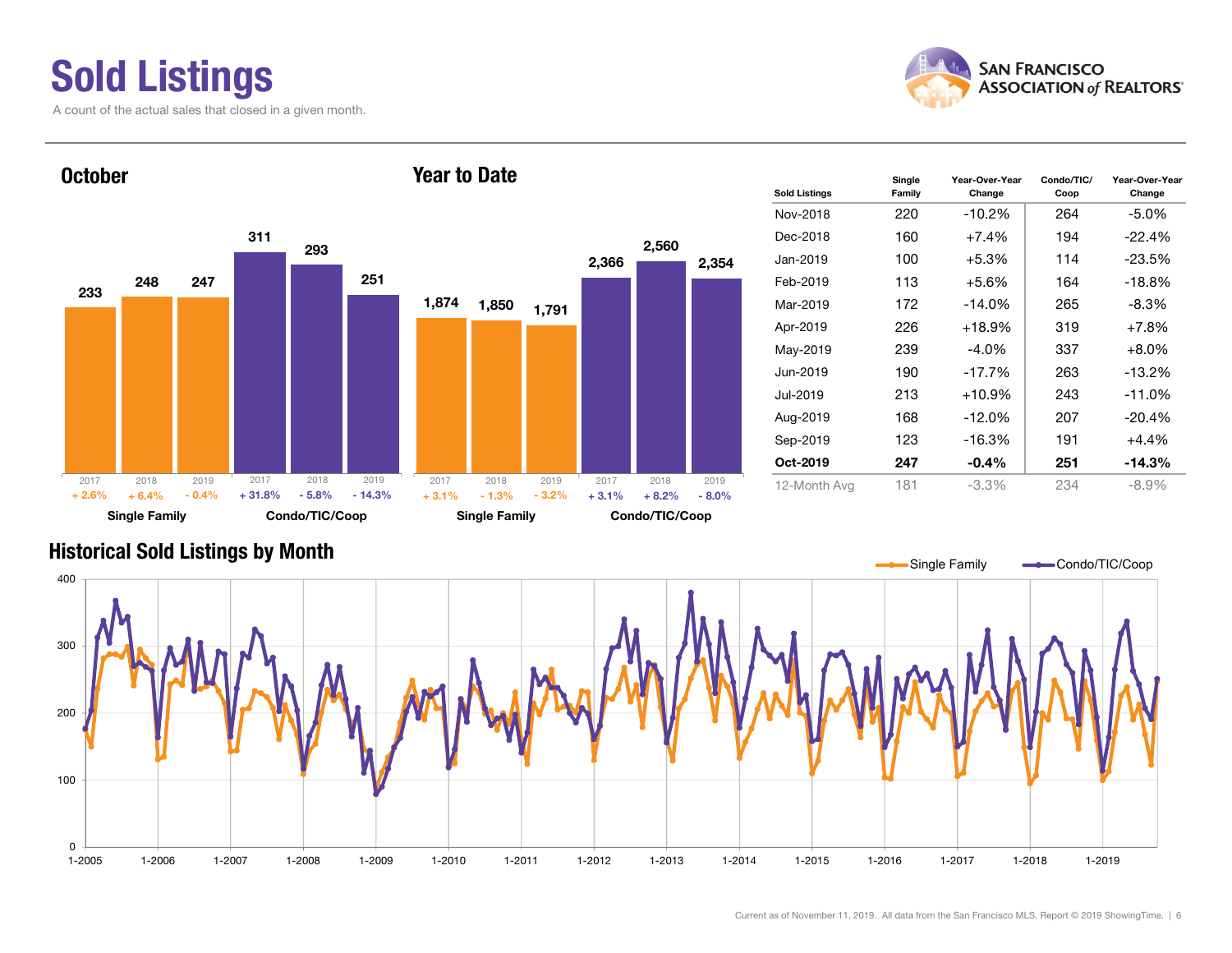## Median Sales Price

Point at which half of the sales sold for more and half sold for less, not accounting for seller concessions, in a given month.

Year to Date



### **October**



| <b>Median Sales Price</b> | Single<br>Family | Year-Over-Year<br>Change | Condo/TIC/<br>Coop | Year-Over-Year<br>Change |
|---------------------------|------------------|--------------------------|--------------------|--------------------------|
| Nov-2018                  | \$1,427,500      | $-4.5\%$                 | \$1,193,625        | $-3.5%$                  |
| Dec-2018                  | \$1,492,500      | $+2.9%$                  | \$1,170,000        | $+4.5%$                  |
| Jan-2019                  | \$1,389,000      | $+4.4\%$                 | \$1,040,000        | -5.5%                    |
| Feb-2019                  | \$1,500,000      | $-11.8%$                 | \$1,130,000        | $+4.1\%$                 |
| Mar-2019                  | \$1,650,000      | $-2.2\%$                 | \$1,245,000        | $-0.4%$                  |
| Apr-2019                  | \$1,612,500      | $-2.2\%$                 | \$1,225,000        | $-2.0%$                  |
| May-2019                  | \$1,685,000      | $+4.1\%$                 | \$1,245,000        | $-1.0\%$                 |
| Jun-2019                  | \$1,750,000      | $+7.7%$                  | \$1,300,000        | $+11.1%$                 |
| Jul-2019                  | \$1,576,000      | $-3.1\%$                 | \$1,220,000        | $+6.1\%$                 |
| Aug-2019                  | \$1,602,500      | $+4.2%$                  | \$1,281,250        | $+3.8%$                  |
| Sep-2019                  | \$1,550,000      | $+3.3%$                  | \$1,325,000        | $+15.2%$                 |
| Oct-2019                  | \$1,650,000      | $+3.1%$                  | \$1,325,000        | $+9.1%$                  |
| 12-Month Avg*             | \$1,600,000      | $+0.7%$                  | \$1,231,500        | $+2.6%$                  |

### Historical Median Sales Price by Month

\* Median Sales Price for all properties from November 2018 through October 2019. This is not the average of the individual figures above.



Current as of November 11, 2019. All data from the San Francisco MLS. Report © 2019 ShowingTime. | 7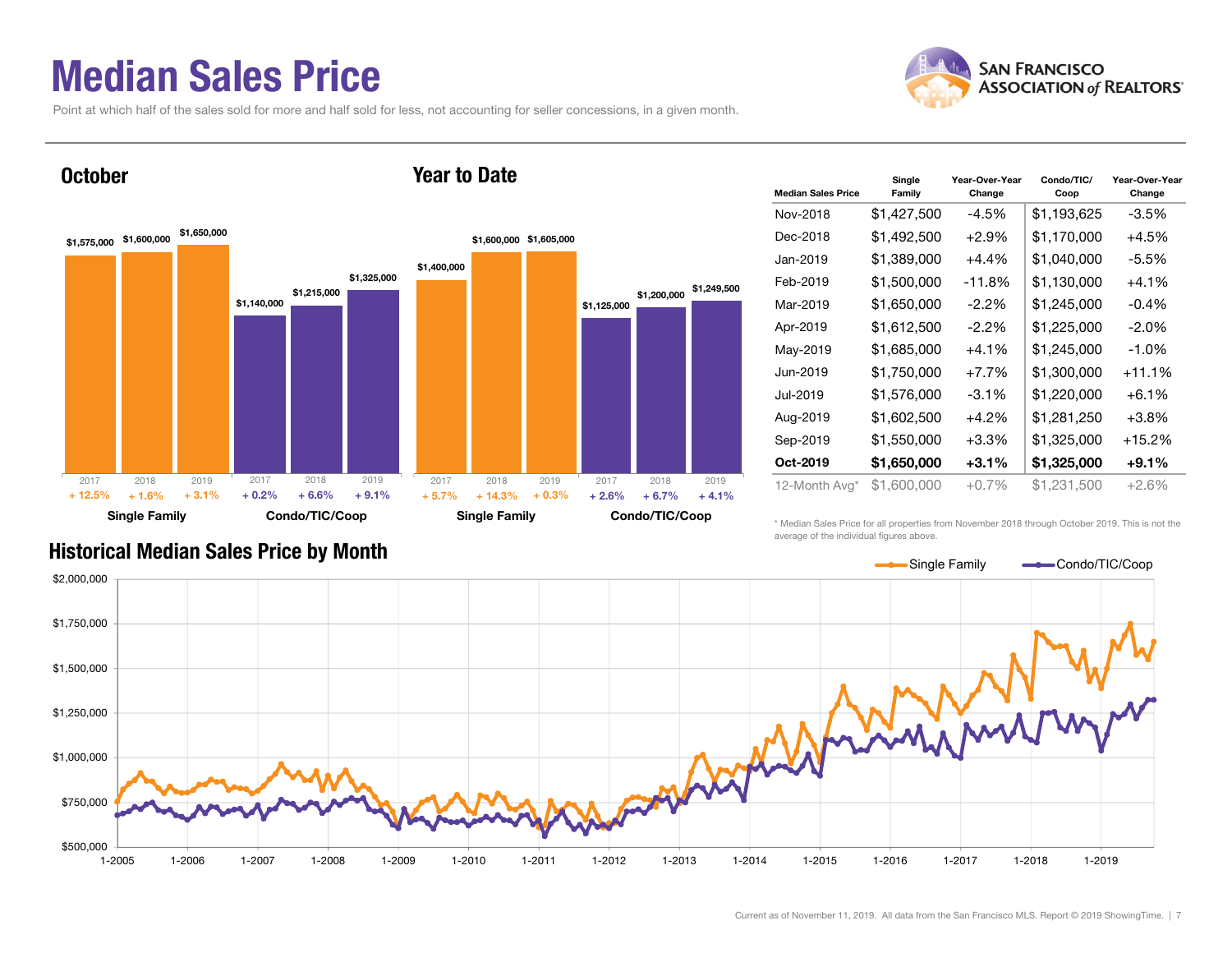## Average Sales Price

Average sales price for all closed sales, not accounting for seller concessions, in a given month.



**October** 



Year to Date

#### Avg. Sales Price Single Family Year-Over-Year Change Condo/TIC/ Coop Year-Over-Year Change Nov-2018 $$1,864,335$   $+6.2\%$   $$1,263,347$   $-8.9\%$ Dec-2018 $$1,786,072$   $-6.4\%$   $$1,329,973$   $+5.2\%$ Jan-2019 $$1,751,963$   $-2.0\%$   $$1,177,310$   $-10.9\%$ Feb-2019 $$1.871.058$  -11.2%  $$1.363.140$  +7.8% Mar-2019 $$2.046.399$   $+5.0\%$   $$1.335.673$   $-2.6\%$ Apr-2019 \$2,235,456 +2.3% \$1,363,254 +2.1% May-2019  $$2,141,318$   $+6.0\%$  \$1,335,560  $-4.5\%$ Jun-2019 $$2,148,466$  +10.6%  $$1,435,714$  +7.3% Jul-2019 $$1,959,574$  -0.5%  $$1,309,126$  +5.4% Aug-2019  $$1,872,478$   $+3.3\%$   $$1,386,808$   $+2.9\%$ Sep-2019 \$2,090,869 +15.0% \$1,452,325 +15.6% Oct-2019 $$1.920.039$   $-10.8\%$   $$1.446.538$   $+7.7\%$ 12-Month Avg\* \$1,991,304 +1.7% \$1,355,433 +2.1%

\* Avg. Sales Price for all properties from November 2018 through October 2019. This is not the average of the individual figures above.



### Historical Average Sales Price by Month

Current as of November 11, 2019. All data from the San Francisco MLS. Report © 2019 ShowingTime. | 8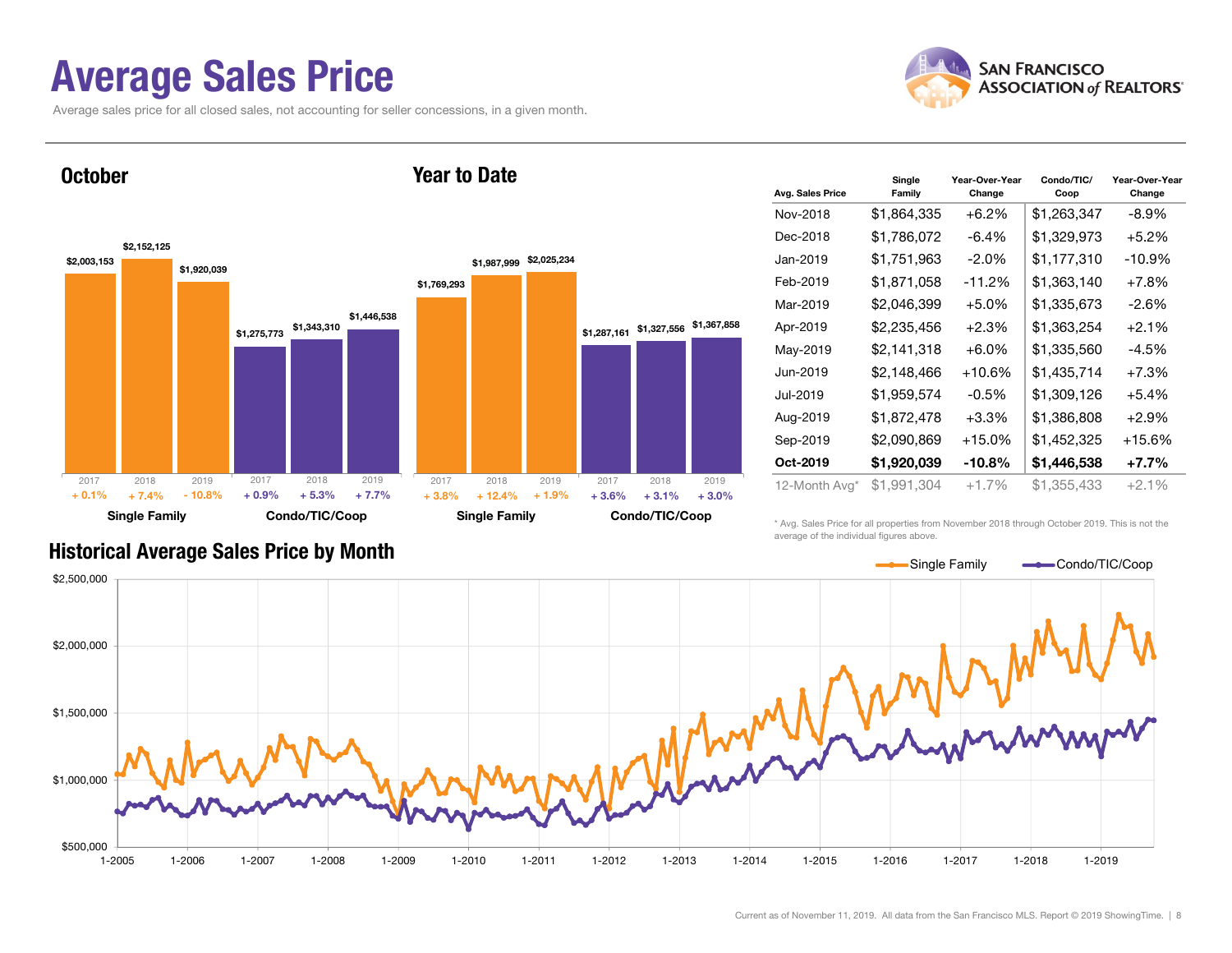## Days on Market Until Sale

Average number of days between when a property is listed and when an offer is accepted in a given month.





| Days on Market | Single<br>Family | Year-Over-Year<br>Change | Condo/TIC/<br>Coop | Year-Over-Year<br>Change |
|----------------|------------------|--------------------------|--------------------|--------------------------|
| Nov-2018       | 26               | $0.0\%$                  | 38                 | $+8.6%$                  |
| Dec-2018       | 33               | +17.9%                   | 44                 | $-2.2%$                  |
| Jan-2019       | 39               | $+18.2%$                 | 55                 | $0.0\%$                  |
| Feb-2019       | 29               | $+31.8%$                 | 40                 | $+8.1%$                  |
| Mar-2019       | 26               | $+18.2%$                 | 35                 | $+34.6%$                 |
| Apr-2019       | 26               | $+44.4%$                 | 38                 | $+46.2%$                 |
| May-2019       | 22               | $+10.0%$                 | 29                 | $+7.4%$                  |
| Jun-2019       | 22               | $+22.2%$                 | 31                 | $+14.8%$                 |
| Jul-2019       | 23               | $+9.5%$                  | 33                 | $+6.5%$                  |
| Aug-2019       | 25               | +13.6%                   | 33                 | $-8.3\%$                 |
| Sep-2019       | 28               | +16.7%                   | 34                 | $+13.3%$                 |
| Oct-2019       | 22               | $-8.3%$                  | 28                 | $+3.7%$                  |
| 12-Month Avg*  | 26               | $+13.8%$                 | 35                 | $+8.5%$                  |

\* Days on Market for all properties from November 2018 through October 2019. This is not the average of the individual figures above.



### Historical Days on Market Until Sale by Month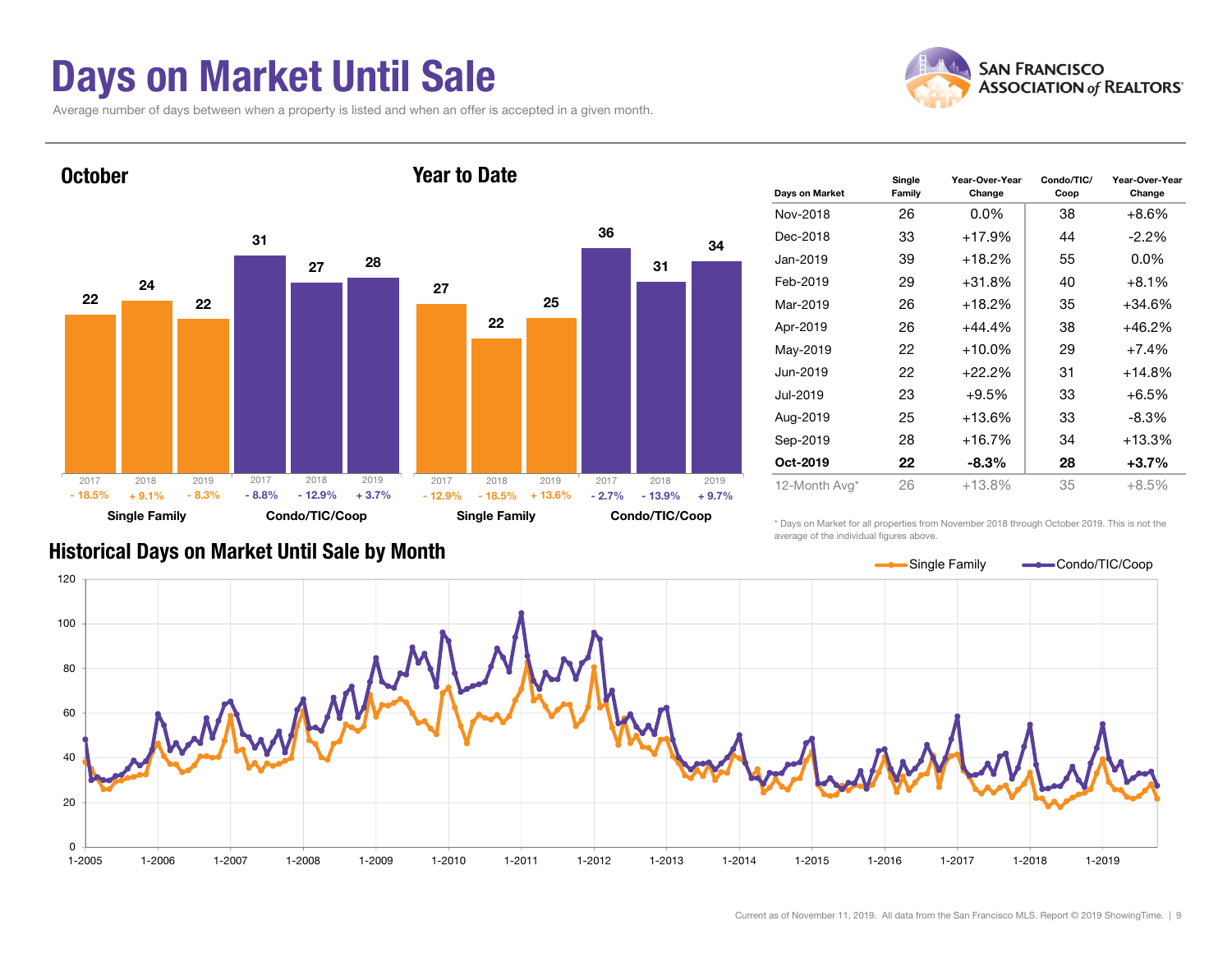## Inventory of Active Listings

The number of properties available for sale in active status at the end of a given month.





| <b>Active Listings</b> | Single<br>Family | Year-Over-Year<br>Change | Condo/TIC/<br>Coop | Year-Over-Year<br>Change |  |
|------------------------|------------------|--------------------------|--------------------|--------------------------|--|
| Nov-2018               | 462              | $+42.6%$                 | 712                | $+19.3%$                 |  |
| Dec-2018               | 327              | $+46.0%$                 | 505                | $+21.7%$                 |  |
| Jan-2019               | 444              | $+39.6%$                 | 684                | $+17.9%$                 |  |
| Feb-2019               | 456              | $+29.9%$                 | 712                | $+8.4%$                  |  |
| Mar-2019               | 462              | $+17.0%$                 | 706                | $+7.8%$                  |  |
| Apr-2019               | 476              | $+10.2%$                 | 724                | $+2.8%$                  |  |
| May-2019               | 466              | $+15.1%$                 | 714                | $-1.4%$                  |  |
| Jun-2019               | 481              | $+12.1%$                 | 692                | $-3.4%$                  |  |
| Jul-2019               | 447              | $-3.0%$                  | 704                | $+7.2%$                  |  |
| Aug-2019               | 492              | $+0.4%$                  | 721                | $+7.6%$                  |  |
| Sep-2019               | 542              | $-8.3%$                  | 901                | $+6.3%$                  |  |
| Oct-2019               | 463              | $-14.3%$                 | 817                | -1.9%                    |  |
| 12-Month Avg*          | 460              | $+11.3%$                 | 716                | $+6.7%$                  |  |
|                        |                  |                          |                    |                          |  |

### Historical Inventory of Active Listings by Month

\* Active Listings for all properties from November 2018 through October 2019. This is not the average of the individual figures above.

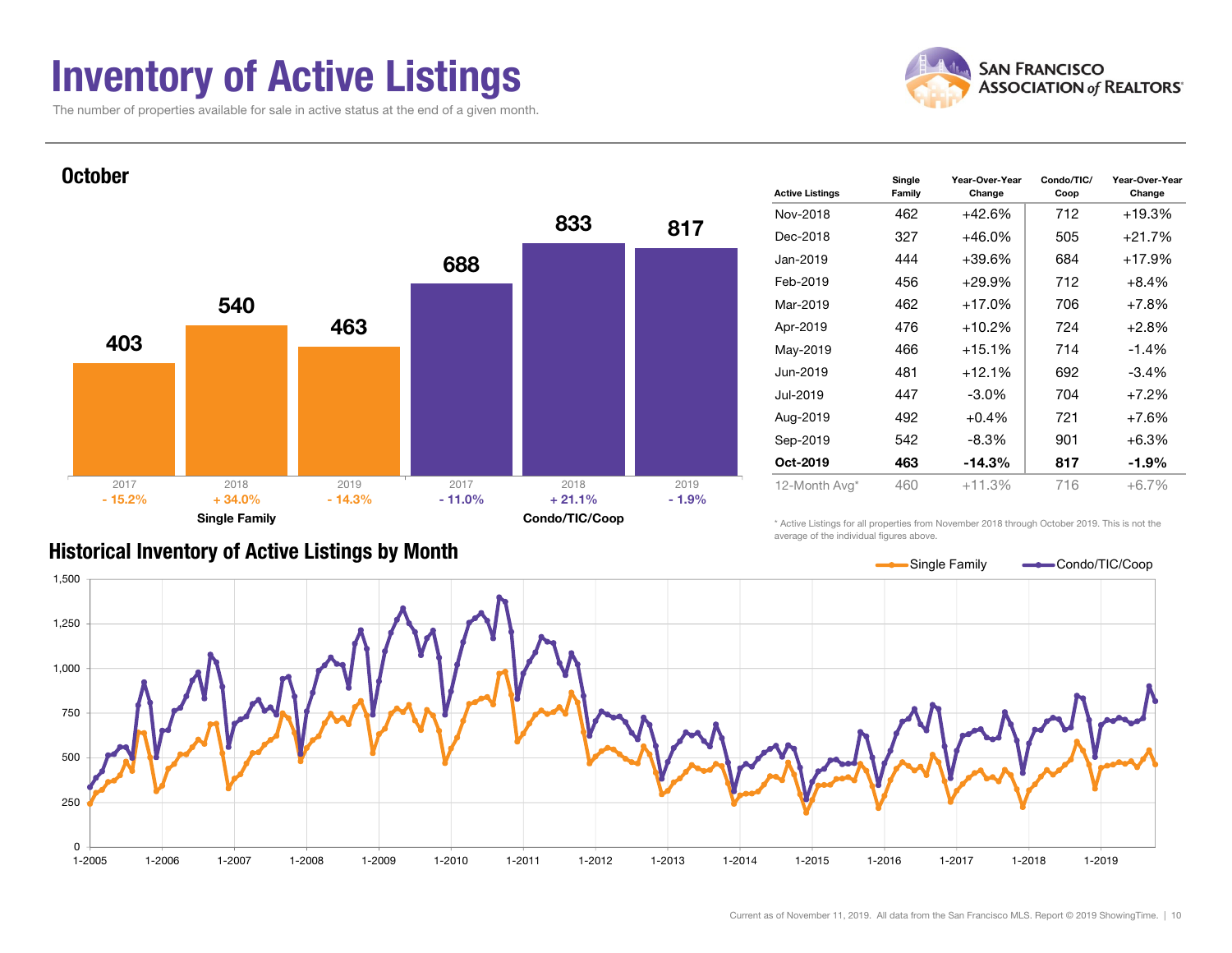## % of Properties Sold Over List Price

concessions.

Percentage found when dividing the number of properties sold by properties sold over its original list price, not accounting for seller





| % of Properties<br>Sold Over List Price | Single<br>Family | Year-Over-Year<br>Change | Condo/TIC/<br>Coop | Year-Over-Year<br>Change |  |
|-----------------------------------------|------------------|--------------------------|--------------------|--------------------------|--|
| Nov-2018                                | 73.6%            | $-8.9\%$                 | 54.5%              | $-6.5%$                  |  |
| Dec-2018                                | 68.1%            | $-7.0\%$                 | 45.9%              | $-15.6%$                 |  |
| Jan-2019                                | 60.0%            | -14.9%                   | 41.2%              | $+22.6%$                 |  |
| Feb-2019                                | 77.9%            | $-3.1\%$                 | 53.0%              | $-10.0\%$                |  |
| Mar-2019                                | 73.3%            | $-4.8\%$                 | 55.8%              | $-5.7\%$                 |  |
| Apr-2019                                | 73.9%            | $-5.1%$                  | 55.2%              | $-17.1%$                 |  |
| May-2019                                | 79.9%            | $-5.7\%$                 | 65.0%              | $-3.8\%$                 |  |
| Jun-2019                                | 81.1%            | $-8.2\%$                 | 64.6%              | $-5.4%$                  |  |
| Jul-2019                                | 82.6%            | $-3.3\%$                 | 70.4%              | $+11.0%$                 |  |
| Aug-2019                                | 82.1%            | $+1.9%$                  | 58.9%              | $+2.1%$                  |  |
| Sep-2019                                | 74.8%            | $-7.7\%$                 | 59.2%              | -6.6%                    |  |
| Oct-2019                                | 82.2%            | $-0.6\%$                 | 65.3%              | $-4.4%$                  |  |
| 12-Month Avg                            | 76.7%<br>-5.3%   |                          | 58.7%              | $-4.2\%$                 |  |

### Historical % of Properties Sold Over List Price by Month

\* % of Properties Sold Over List Price for all properties from November 2018 through October 2019. This is not the average of the individual figures above.

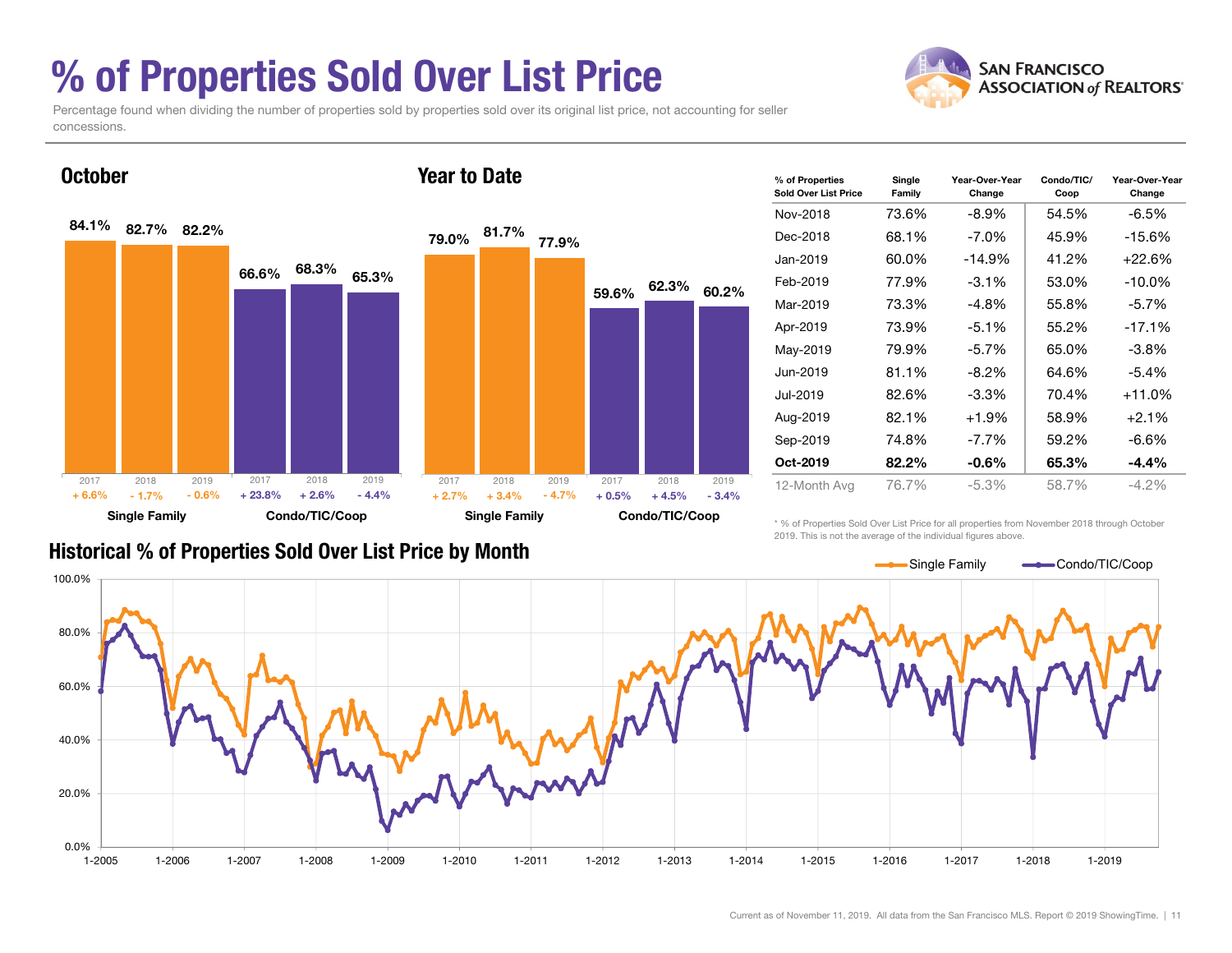## % of List Price Received

**October** 



Percentage found when dividing a property's sales price by its most recent list price, then taking the average for all properties sold in a given month, not accounting for seller concessions.

Year to Date



| % of List Price<br>Received | Single<br>Family | Year-Over-Year<br>Change | Condo/TIC/<br>Coop | Year-Over-Year<br>Change |
|-----------------------------|------------------|--------------------------|--------------------|--------------------------|
| Nov-2018                    | 111.2%           | $-3.7\%$                 | 104.1%             | $-0.4%$                  |
| Dec-2018                    | 110.5%           | $-3.3\%$                 | 102.1%             | -1.6%                    |
| Jan-2019                    | 106.0%           | -5.6%                    | 101.0%             | $-0.7%$                  |
| Feb-2019                    | 112.6%           | $-2.8%$                  | 104.2%             | $-0.9\%$                 |
| Mar-2019                    | 110.5%           | -6.0%                    | 104.7%             | $-2.2\%$                 |
| Apr-2019                    | 112.4%           | $-5.8\%$                 | 104.9%             | $-3.7\%$                 |
| May-2019                    | 113.2%           | $-5.3%$                  | 107.4%             | $-0.9%$                  |
| Jun-2019                    | 115.3%           | $-4.0\%$                 | 107.3%             | $0.0\%$                  |
| Jul-2019                    | 115.4%           | $-1.5\%$                 | 107.6%             | $+0.5%$                  |
| Aug-2019                    | 115.3%           | $+0.4%$                  | 105.8%             | $+0.2%$                  |
| Sep-2019                    | 112.8%           | $-2.2\%$                 | 105.2%             | $-1.2\%$                 |
| Oct-2019                    | 114.3%           | $+0.3%$                  | 106.0%             | $-1.6\%$                 |
| 12-Month Avg*               | 112.8%           | $-3.3\%$                 | 105.4%             | $-1.0\%$                 |

Historical % of List Price Received by Month

\* % of List Price Received for all properties from November 2018 through October 2019. This is not the average of the individual figures above.

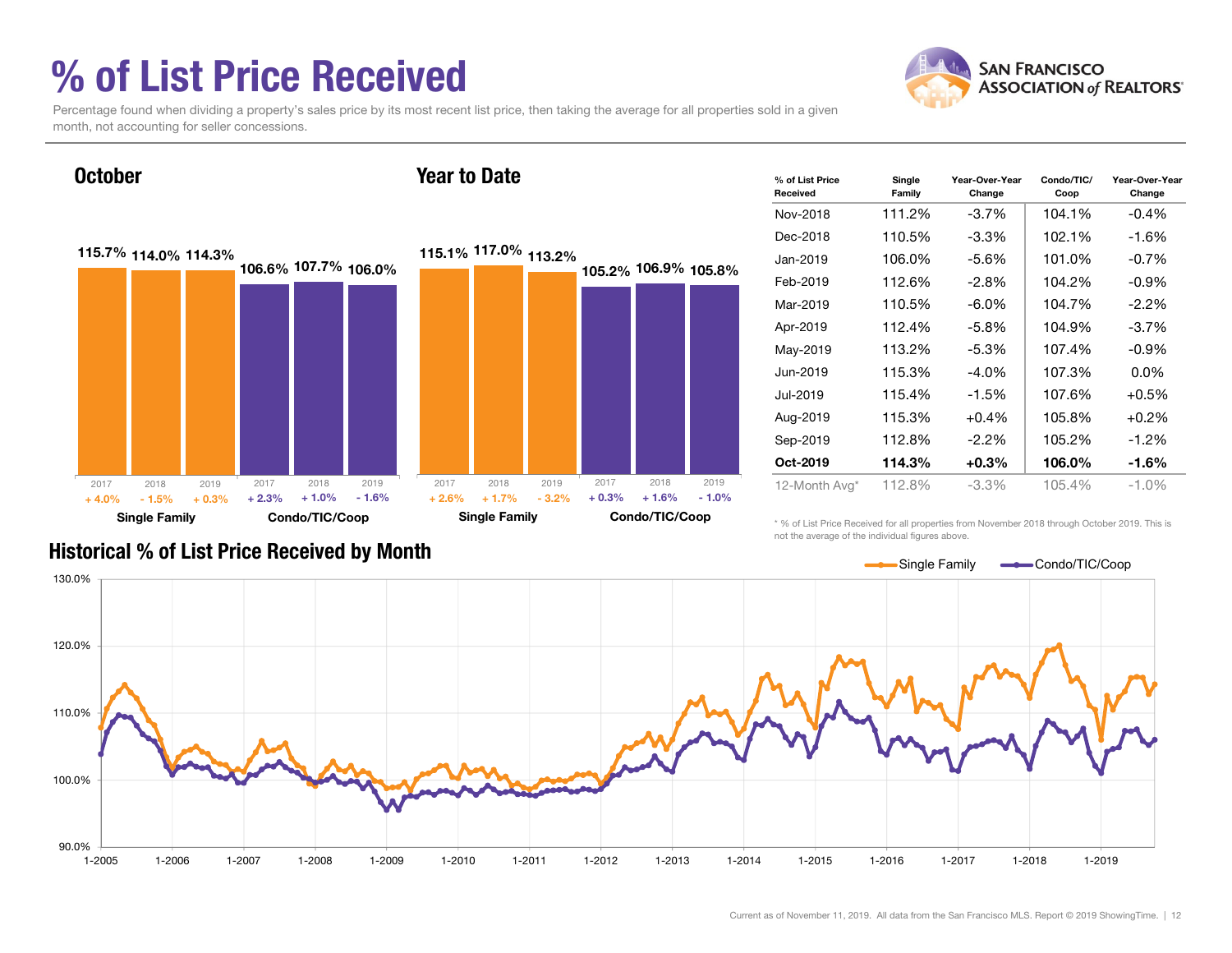## Housing Affordability Ratio

**SAN FRANCISCO ASSOCIATION of REALTORS'** 

This index measures housing affordability for the region. For example, an index of 120 means the median household income is 120% of what is necessary to qualify for the median-priced home under prevailing interest rates. A higher number means greater affordability.

Year to Date



**October** 



| <b>Affordability Ratio</b> | Single<br>Family | Year-Over-Year<br>Change | Condo/TIC/<br>Coop | Year-Over-Year<br>Change |
|----------------------------|------------------|--------------------------|--------------------|--------------------------|
| Nov-2018                   | 32               | $-8.6\%$                 | 43                 | $-12.2%$                 |
| Dec-2018                   | 33               | $-5.7\%$                 | 48                 | $-9.4%$                  |
| Jan-2019                   | 35               | $-5.4%$                  | 54                 | $+3.8%$                  |
| Feb-2019                   | 33               | +13.8%                   | 51                 | $-3.8\%$                 |
| Mar-2019                   | 30               | $+3.4%$                  | 47                 | $+2.2%$                  |
| Apr-2019                   | 31               | +6.9%                    | 48                 | $+6.7%$                  |
| May-2019                   | 30               | $0.0\%$                  | 47                 | $+6.8%$                  |
| Jun-2019                   | 29               | $-3.3\%$                 | 45                 | $-6.3%$                  |
| Jul-2019                   | 33               | $+10.0\%$                | 49                 | $0.0\%$                  |
| Aug-2019                   | 34               | $+9.7%$                  | 49                 | $+8.9%$                  |
| Sep-2019                   | 34               | $+9.7%$                  | 47                 | $0.0\%$                  |
| Oct-2019                   | 33               | $+17.9%$                 | 48                 | $+17.1%$                 |
| 12-Month Avg*              | 32               | $+5.7%$                  | 31                 | $+0.8%$                  |

### Historical Housing Affordability Ratio by Month

\* Affordability Ratio for all properties from November 2018 through October 2019. This is not the average of the individual figures above.

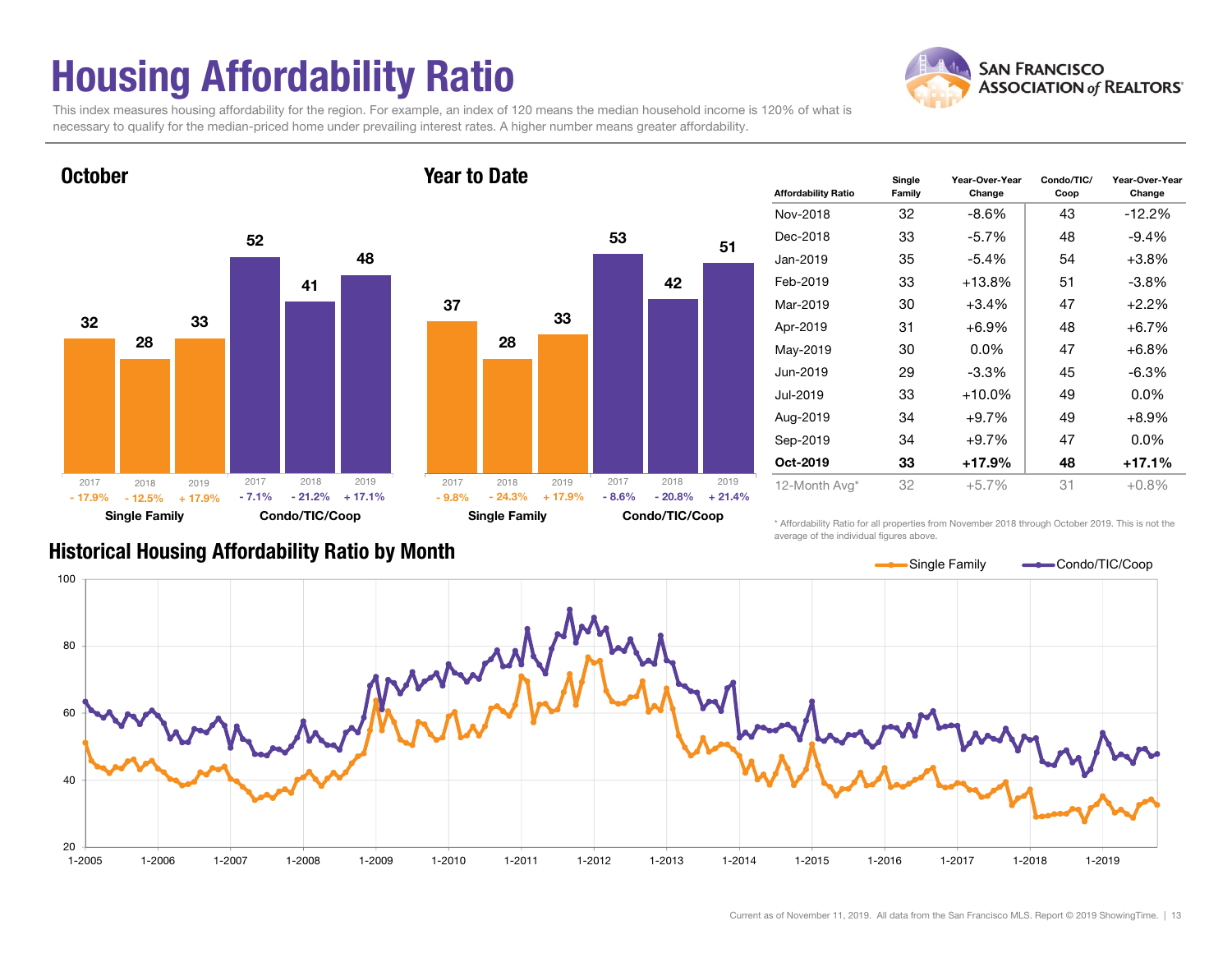## Months Supply of Inventory



The inventory of homes for sale at the end of a given month, divided by the average monthly pending sales from the last 12 months.



### Historical Months Supply of Inventory by Month

\* Months Supply for all properties from November 2018 through October 2019. This is not the average of the individual figures above.

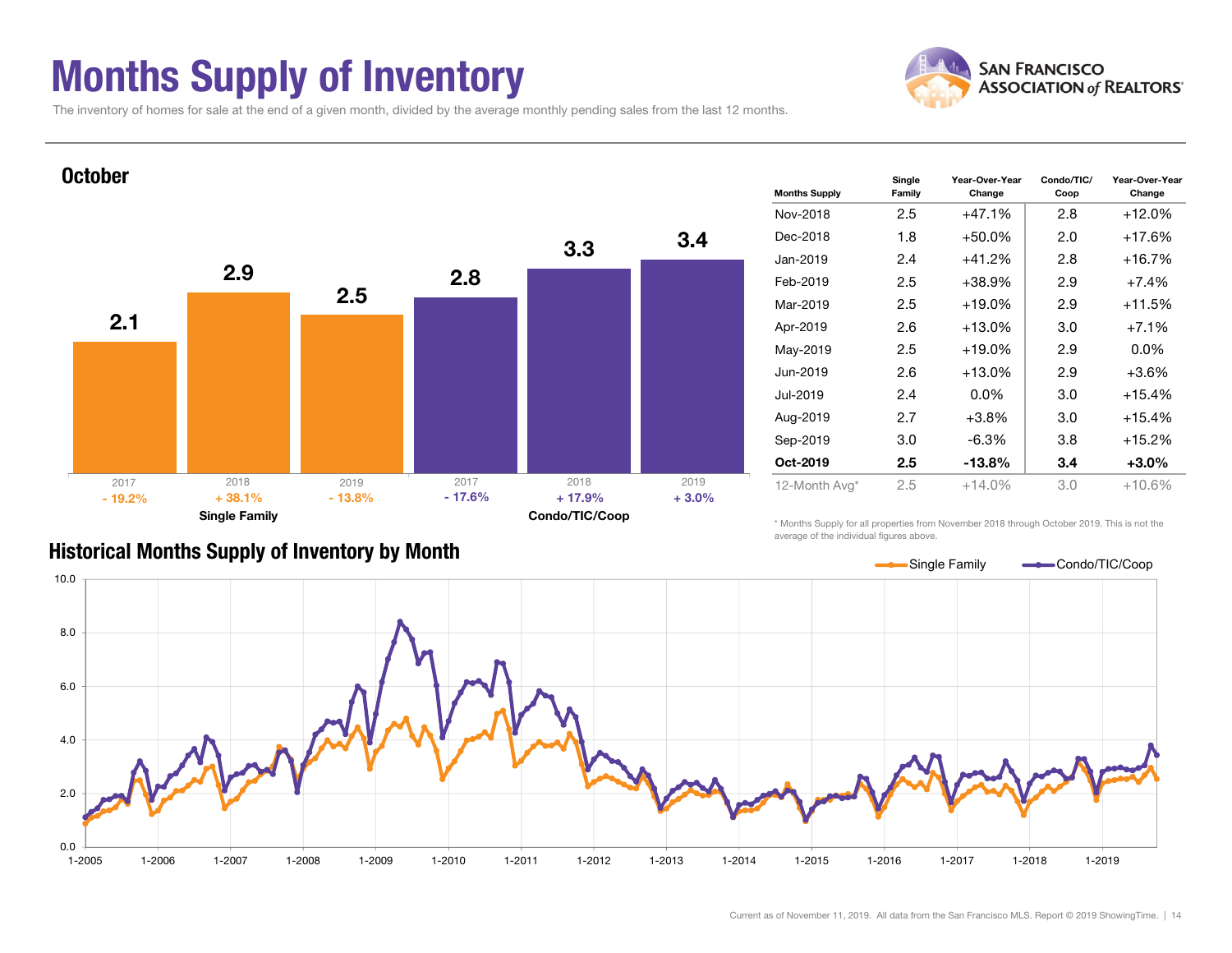## All Properties Activity Overview

Key metrics by report month and for year-to-date (YTD) starting from the first of the year.